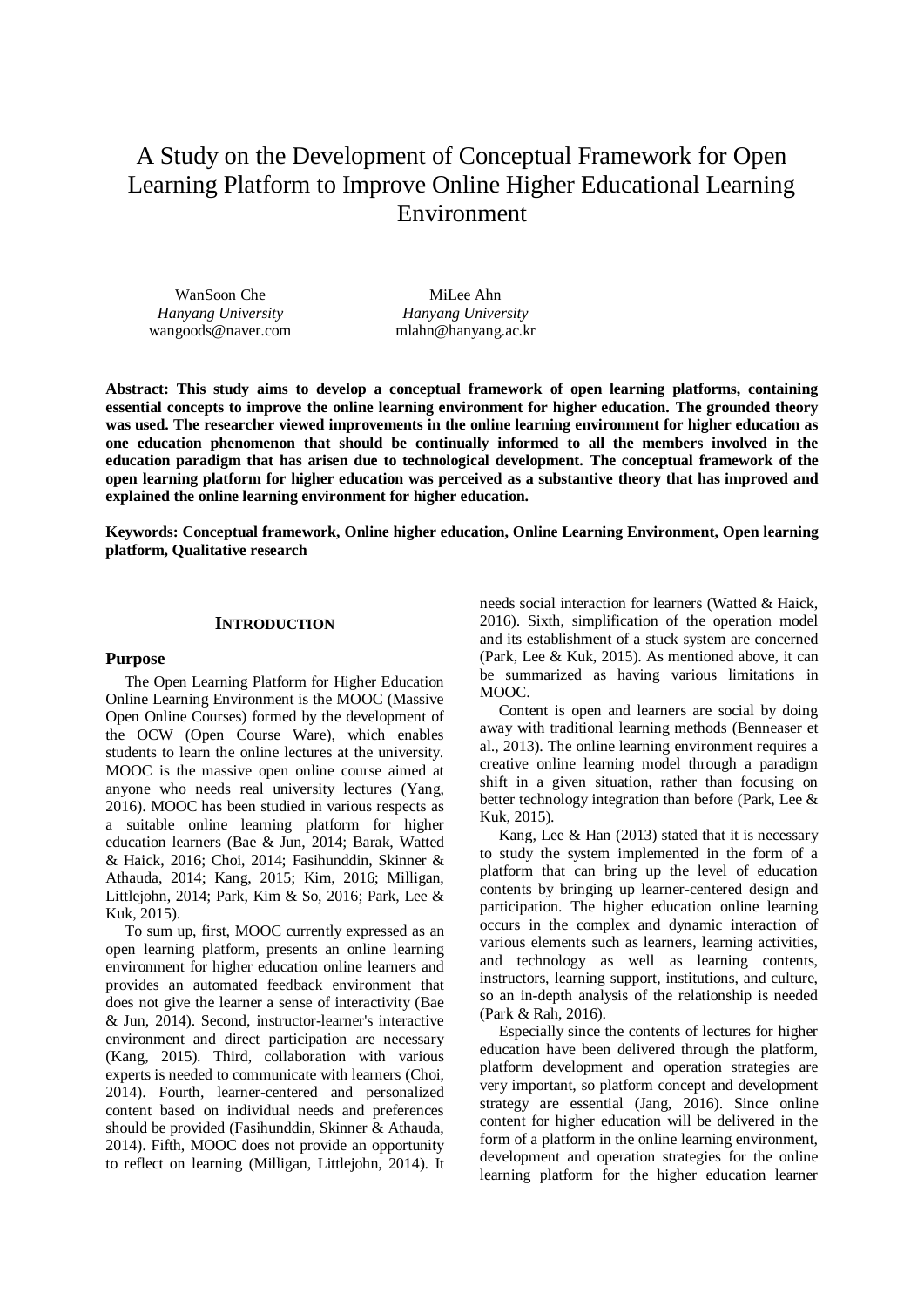should be presented in the form of platform after designing of the conceptual framework.

As the importance of online learning in higher education is emphasized, research on the possibility of utilizing online learning in higher education (Axinte, Petrica & Barbu, 2017; Dennis, 2012; Hyundai research institute, 2014; Kang, Kim & Kim 2016; Oh & Chun, 2016; Schuwer, et al., 2015), the relationship and influence between components in online learning environment (Blayone, et al., 2017; Kang, Lee & Han, 2013; Kim & Lee, 2014; Lee, Jeon & Nah, 2013; Robinson & Carroll, 2017; Sim, 2017), and the direction of future development of high school online learning (Ballarano, et al., 2016; Fischer, 2014; Jeon, Jang & Choi, 2015; Lee, 2012; Song, Lee & Park, 2016) are being actively conducted in Korea and abroad.

In the past 30 years, the educational paradigm has been changed in various changes in the school scene. Along with the development of rapidly changing technology, social change causes perceptual change in the education sector (Ahn, 2012). In the continuing education paradigm, in particular, higher education online learning is achieved through complex and dynamic interactions of various factors such as teachers, learners, technology, support, institutions, and culture. It is necessary to analyze the relationship between each element and the attributes (Wang, Han & Yang, 2015).

There have been continuous studies and efforts to improve the online learning environment in the changing education paradigm that has arisen due to technological development (Ahn, 2012; Ahn, 2017; Avsec, Rihtarsic & Kocijancic, 2014; Kwon, 2014; Seol, 2016;). Consequently, it is necessary to continuously develop and change open learning platforms for higher education learners (Cho et al., 2015), and to consider what factors and concepts to use and apply when designing an open learning platform (Fasihuddin, Skinner & Athauda, 2014; Jang, 2016; Park, Kim & So, 2016).

This study aims to develop a conceptual framework of open learning platforms, containing essential concepts to improve the online learning environment for higher education. The grounded theory research method of Strauss & Corbin (1998) was used. The grounded theory is practical for the purpose of developing the reality theory through the systematic abstraction process, and it is able to reflect strongly the given contextual situation of the reality and give practical help related to the phenomenon (Kim, 2014).

The researcher viewed improvements in the online learning environment for higher education as one education phenomenon that should be continually informed to all the members involved in the education paradigm that has arisen due to technological development. The conceptual framework of the open learning platform for higher education was perceived

as a substantive theory that has improved and explained the online learning environment for higher education.

## **Research questions**

The purpose of this study is to develop a conceptual framework of open learning platform to discover and improve the situation and implications of the online learning environment of higher education through multivariate analysis. The research questions are as follows.

Question 1. Why need a conceptual framework for the open learning platform to improve the online higher educational learning environment?

Question 2. How is the conceptual framework of the open learning platform designed to improve the online higher educational learning environment?

Question 3. How can the conceptual framework of the open learning platform be developed to improve the online higher educational learning environment?

## **THEORITICAL BACKGROUND**

## **Open learning platform**

#### **Concepts and component of platform**

The term platform has been used in everyday life, art, and business since its creation in the sixteenth century, and today it is being expanded into a universal concept applicable to various fields (Noh, 2014). The platform serves as a hub for transportation and passengers. The platform is also the center of traffic and logistics. There is a myriad of value exchanges within it. This is the platform (Yoon, 2012).

Again, the platform evolves through the connections and interactions of platform participants into an environment in which multiple groups, such as suppliers and consumers, participate to exchange the value each group gains through a square deal. The platform can be said to be a mutually beneficial ecosystem that can provide new values and benefits to all. (Cho, 2011; Choi, 2012; Noh, 2014).

## **Common components of the platform**

Platforms have different shapes depending on the field, but there are common components. The first is the physical hardware that delivers value, the second is the content that is the software that moves the hardware, and the third is the interface that enables access to the hardware and software solutions (Kim, Song & Im, 2015).

## **Platform participants.**

The platform participant is an entity that constitutes an ecosystem surrounding the platform other than a user (Kim, Song & Im, 2015).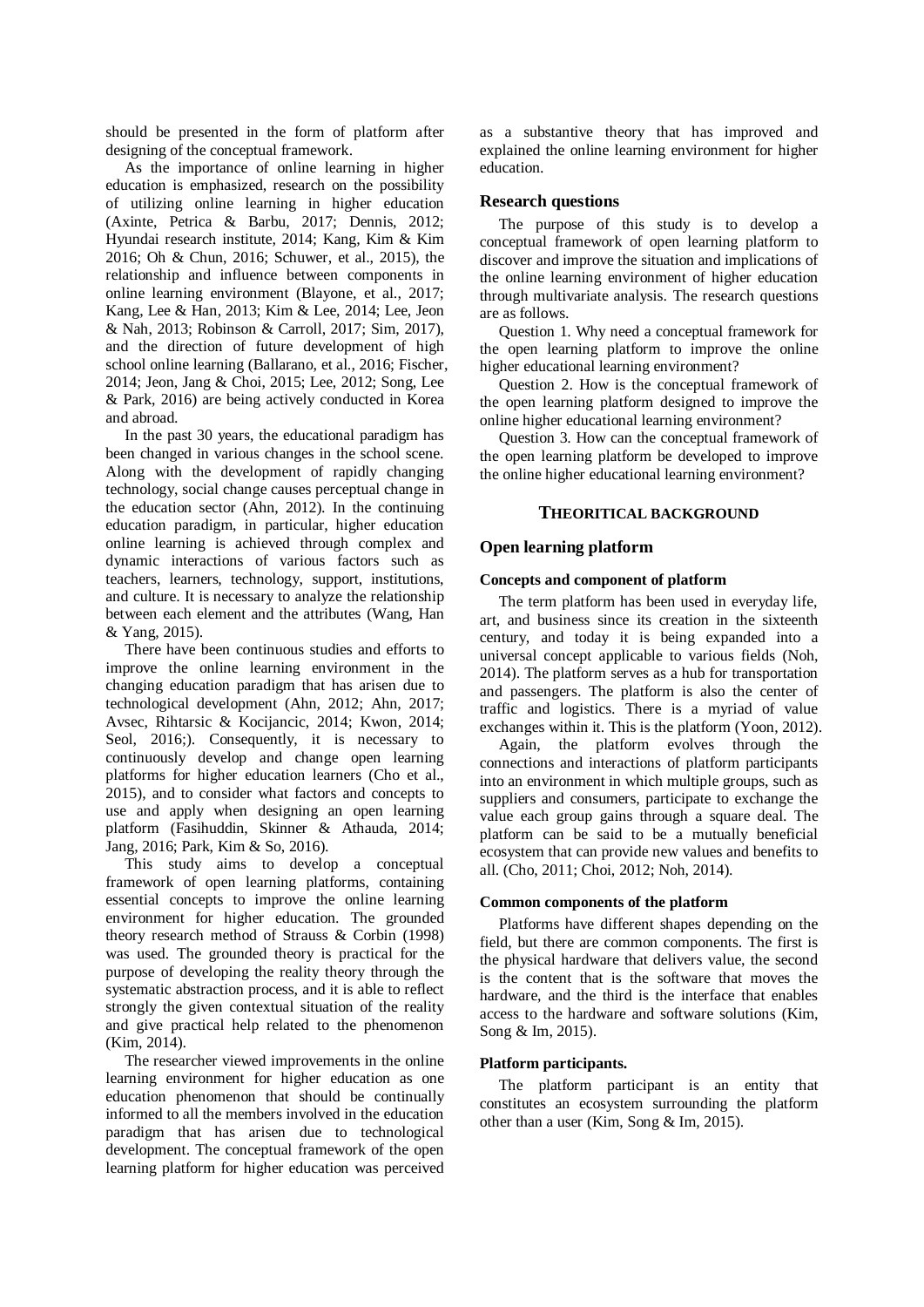## **Participants in the educational platform**

The educational platform can also be described as an ecosystem, depending on the tendency to view the platform as an ecosystem. Participants in the educational platform include learners, teachers, parents, companies, and telecommunications companies. These participants interact with each other by consuming or providing their desired educational services and learning contents through the platform (Korea Education & Research Information Service, 2011).

## **Open learning platform**

Open learning has been recognized as having a positive impact on the modern education system. Based on the open learning, MIT's OCW (Open Course Ware), and MOOC such as Coursera (www.coursera.org) or edX (www.edx.org) have been given many opportunities for higher education (Abelson, 2008; Huang & Wu, 2017; Huijser, Bedford & Bull, 2008). In addition, the development of the open learning network has enabled the Social Media Platform, OER (Open Educational Resources), and MOOC (Farrow et al., 2015; Weller, 2014; Wiley, 2014).

## **The recent issues of MOOC**

In the United States, Coursera, edX, and Udacity have been established and are now on the MOOC platform for the fifth year in 2017. MOOC is a free online course for leading universities, MIT, Harvard, and Stanford, and a massive lecture involving tens of thousands of learners in a lecture. In particular, it has been controversial through many predictions and researches on the effect of innovation to the higher education system existed (Lee, 2017). Therefore, research topics such as the influence of MOOC on higher education, the challenges, opportunities and possibilities that MOOC will have in higher education are the topics that are constantly found in academic search since the advent of MOOC (Dennis, 2012; Mazoue, 2014; Schuwer et al., 2015; Yuan & Powell, 2013).

Some argue that MOOC's destructive innovation will make a few campus-based universities disappear, and that current MOOC trends will eventually disappear when the early bubble turns off, or that they will remain in the role of supplementing and improving existing college education (Fischer, 2014; Sharrock, 2015).

MOOC is expanding globally and is undergoing constant change in quality. MOOC's new educational form spreads to all over the world. In the beginning, it started with the intention to open to all of the world free of charge, but now it is necessary to analyze the demographic data and learning motivation of the learners who are taking the course, and it is making direction (Lee, 2017). There is skepticism about the

problems and limitations of MOOC. MOOC has been challenged in terms of pedagogy, sustainability, quality of education, and assessment and credit recognition. When MOOC is launched, it is expected to have the destructive power to replace the previous higher education system, but it could not reach a college lecture (Hyundai research institute, 2014).

In addition, it is argued that campus-based universities will never disappear because it provides the direct learning experience that MOOC can't offer to (Fischer, 2016).

In this context, there are also views that the MOOC platform plays a role as a library or a digital teaching material and the MOOC platform is used as a blended method in face-to-face classes or as a learning material (Chung, 2016; Middlehurst, 2016).

# **A precedent study: Open learning platform in higher education**

## **Educational value utilizing platform**

The change of modern society and the technological development of IT sector are changing more rapidly with the emergence of online learning due to the new change of education method in the course of changing into knowledge information society. The online learning method has changed not only to the interaction between the learner and the learning contents but also to the learning content management platform provided to the learner, so that the learner can be constructed and operated with focusing on the learner. Therefore, it is necessary to study, design and manufacture platform considering learner-oriented online learning characteristics that can enhance learner interaction (Song & Oh, 2004).

## **Concept and importance of open learning platform**

The open learning platform can be interpreted in various ways such as cyber learning, e-learning, and internet lecture, but a common feature can be defined as a system that provides the learner with the overall data and medium necessary for education through the Internet (Digolo, Andang'o & Katuli, 2011).

In recent years, there has been a tendency to include special programs and community functions that enhance the learning effect beyond the level of providing online materials for learning. According to this tendency, open learning platform is appearing in various types such as online public education system and MOOC, and various types of learners who use open learning platform vary according to the national statistical offices (Im et al., 2014). Through the conceptual definition, characteristics, diversification and importance of the open learning platform, learners who learn from the contents provided in the open learning platform will be able to connect with and interact with all kinds of learning contents, It can be repeatedly evolving into an alternative educational ecosystem, and on the basis of this evolution, learners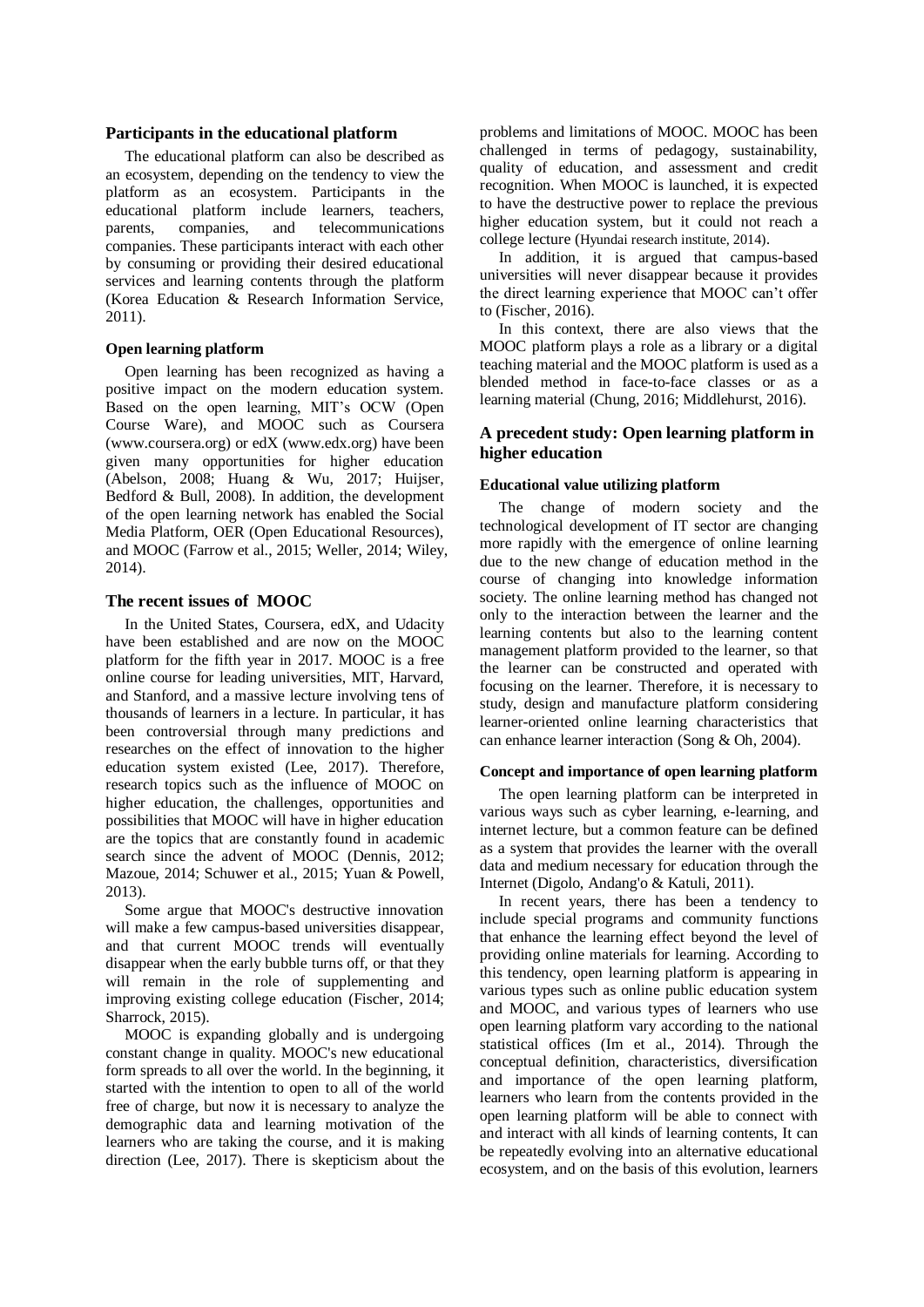within the platform can be expected to be given new values and benefits.

## **The conceptual framework of open learning platform**

The need for the development of a conceptual framework of the open learning platform to improve online higher educational learning environments can be identified through research and definitions of the attributes and characteristics of conceptual frameworks. The conceptual framework can provide a guideline to organize and organize the phenomena as a superstructure of theory or model and can play a role as a hypothesis when developing theories and models (Song & Park, 2002).

The conceptual framework does not just mean a collection of concepts but can act as a structure that can handle essential functions as part of the overall concept. The conceptual framework that connects concepts as a network or as a dimension can provide a comprehensive understanding of a phenomenon. The conceptual framework not only presents the analytical environment, but also enables the hermeneutical approach to social reality, enabling understanding of phenomena beyond theoretical explanations. The conceptual framework can be developed through the process of qualitative analysis and has the characteristics that can be structured.

In addition, the importance of the conceptual framework is that the basis of the research data is based on the theory of many disciplines, which are empirical evidence through the analysis of conceptual frameworks (Jabareen, 2009). Miles & Huberman (1994) looked at the conceptual framework by presenting the key elements, constructs, or variables well organized and presenting the relationship between them as real.

Strauss (1987), who advocates grounded theory research methodology, said that the development of conceptual frameworks is based on grounded theory because of the main characteristics of conceptual frameworks. This is because grounded theory research methods involve a number of distinct features that ensure conceptual development and are a clear paradigm for exploration involving coding paradigms. Therefore, this study to develop and design the conceptual framework development of high school open learning platform through grounded theory research method can confirm suitability for research methodology. Based on the properties and characteristics of the conceptual framework, the necessity of developing the conceptual framework of the open learning platform can be summarized in total of five.

First, the conceptual framework organizes the requirements and phenomena to improve the online learning environment. It can serve as a guideline. Second, the role of the preliminary hypothesis will be possible when the actual open learning platform is

designed. Third, each concept covered in the conceptual framework of the open learning platform is part of the overall open learning platform. It is possible to play a role as a structure. Fourth, the development of conceptual framework of open learning platform can provide a comprehensive understanding of the phenomenon in higher learning online learning environment. Fifth, the key elements, constituents, and variables of the open learning platform can be summarized and presented in a good way, so that the relationship between the constituent concepts can be assumed to be real.

Therefore, the conceptual framework of the Open Learning Platform for Higher Education can be seen as an essential step that enables the environment to start thinking and starting with a fundamental idea of how to develop and design Open Learning Platform for Higher Education.

## **RESEARCH METHOD**

The phenomenon of online higher educational learning environment focused on in this study responds more sensitively to the changes of the age and the tendency that the variables expressed in the change of education paradigm due to technological development becoming more diversified with the passage of time. Therefore, this study selected the grounded theory study method as research method. The grounded theory is aimed at the development of the theory through systematic abstraction process. The theory is substantial, it strongly reflects the given contextual situation of reality, and it can give practical help related to the phenomenon (Kim, 2014).

The researcher who looked at the conceptual framework development of the open learning platform as substantive theory to improve the phenomenon of online higher educational learning environment proceeded with the three-step coding in the grounded theory research method to develop the conceptual framework. The purpose of this study is to present the conceptual framework of open learning platform to improve the online learning environment of higher education as a theoretical and conceptual framework form.

## **Literature review**

The overall content of the online learning and open learning platforms was examined to analyze various aspects of these platforms for higher education. The grounded theory was applied to conduct open coding, axial coding, and selective coding. Thus, the conceptual framework for the design principle of open learning platforms was derived and developed. The literature examined in this study was used to verify, confirm, and compare the categories derived from open coding. The concepts that frequently appeared in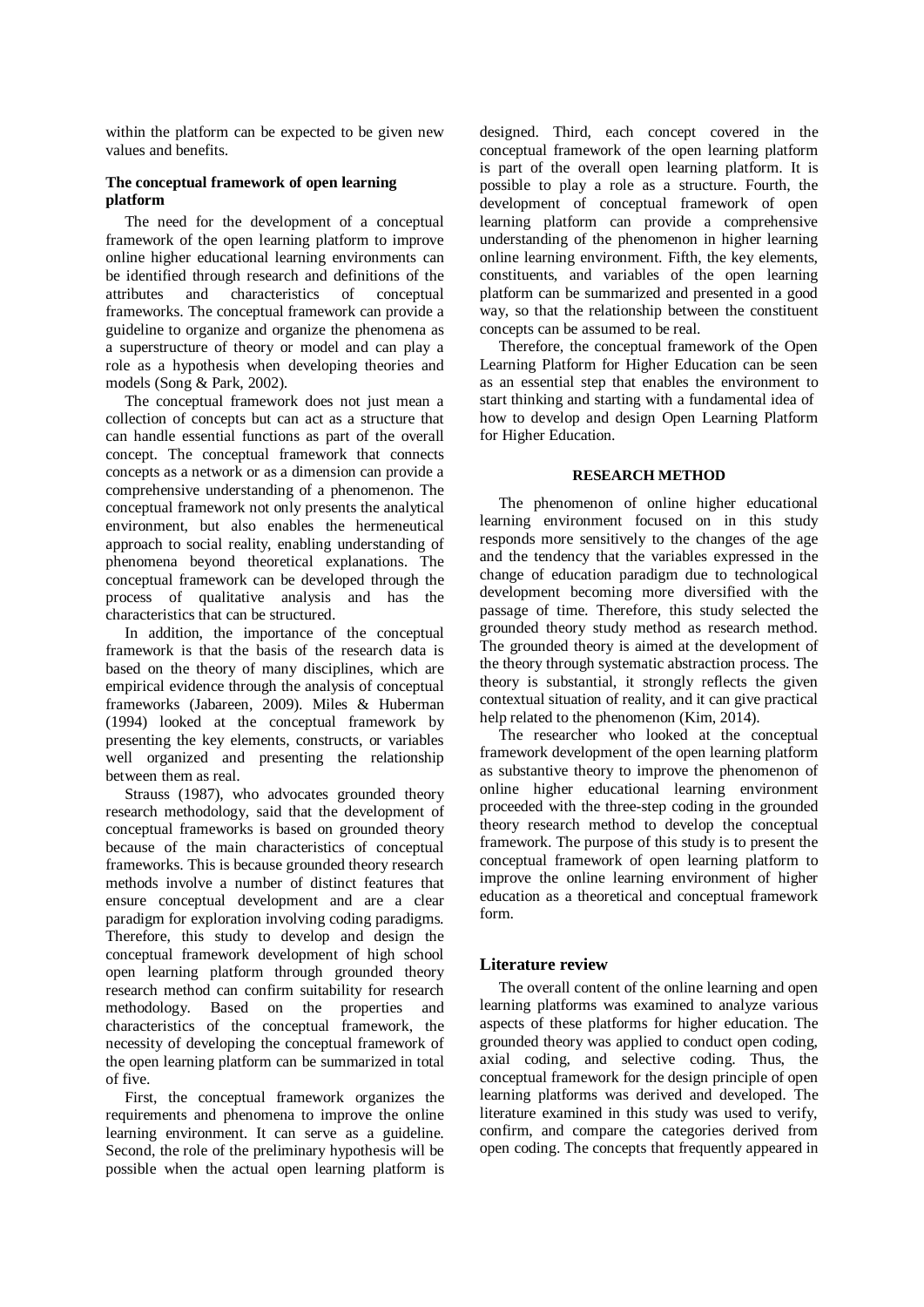the literature were used in the preparation of interview questionnaires.

## **Interview**

For the interview, a purposeful sampling method was used to select a total of ten participants. Of these, four were professors with online learning experience of 10-25 years and six were online platform developers and experts with work experience of 10-25 years. The interviews were conducted in an unstructured or semi-structured manner.

## **RESEARCH ANALYSIS**

# **Deriving components improving online higher educational learning environment**

#### **Open coding**

By open coding the interview, 109 concepts, 43 subcategories, and 18 categories were derived. The open coding identified the problems and implications of the online learning environment for higher education in the educational paradigm that has arisen due to technological development. It also derived the factors of the open learning platform that should be considered to improve the online learning environment for higher education. Thus, the need for the conceptual framework of the open learning platform was summarized.

# **Conceptual framework design of open learning platform for higher education**

## **Axial coding**

In the axial coding stage, a paradigm model consisting of causal conditions, contextual conditions, intervening conditions, phenomena, action/interaction strategies, and consequences was used to recombine data in a new way. The categories classified by the paradigm, based on the paradigm model through axial coding, were used as the conceptual framework for the design principle of the open learning platform. Axial coding uses a paradigm model to recombine data in a new way. Developing conceptual framework of open learning platform for higher education

## **Selective coding**

Finally, in the selective coding, a core category was derived based on a paradigm model that connected the relationships through axial coding. The core categories of this study included the following: 'a continuously changeable open learning platform that creates the changes desired by all the members of an online learning environment for higher education' and 'an open learning platform equipped with simplicity, usability, sustainability, accessibility,

communication, openness, and innovativeness to realize student-centered engagement and presence.'

#### **CONCLUSION**

This study developed and presented a conceptual framework for open learning platforms through open coding, axial coding, and selective coding. It also proposed three directions for its practical implementation. First, the approach to the development of an open learning platform for improving the online learning environment for higher education should start from viewing it as a phenomenon that the field of higher education is facing. Second, all members of a universities' online learning platform, including professors, learners, developers, operators, and planners, should understand the foundation for the online learning environment that they want to implement. Third, it is necessary to contemplate and investigate the kind of education that should be realized in the online learning environment for higher education. It is hoped that this study will lead to a meaningful shift in thinking among the field specialists researching the development of open learning platforms to improve the online learning environment for higher education. Hence this study can serve as a useful foundation to approach novel challenges and further research efforts in this field.

#### **REFERENCES**

- Abelson, H. (2008). The creation of Open CourseWare at MIT. *Journal of Science Education and Technology, 17*, 164–174.
- Ahn, M. L. (2012). Integrated Education to Universal Learning for All Students. *The Korean Society of Special Education Conference*, 11-25.
- Ahn, J. B. (2012). Changes of the Educational Paradigm in the Fourth Industrial Revolution. *Media & Education, 7*(1), 21-34.
- Avsec, S., Rihtarsic, D., & Kocijancic, S. (2014). A Predictive Study of Learner Attitudes Toward Open Learning in a Robotics Class. *JOURNAL OF SCIENCE EDUCATION AND TECHNOLOGY, 23*(5), 692-704.
- Bae, Y. S., & Jun, W. C. (2014). A Study on Analysis of Current Status and Improvement Suggestions for Massive Open Online Courses. *Journal of the Korea Institute of Information and Communication Engineering, 18*(12), 3005-3012.
- Ballarano, A., Colace, F., Santo, M. D., & Greco, L. (2016). The Postman Always Rings Twice: Evaluating E-Learning Platform a Decade Later. *International Journal of Emerging Technologies in Learning, 11*(2), 35-42.
- Barak, M., Watted, A., & Haick, H. (2016). Motivation to learn in massive open online courses: Examining aspects of language and social engagement. *In Computers & Education, 94*, 49-60.
- Benneaser, J., Thavavel, V., Jayakumar, J., Poornaselvan, K.J., & Muthukumar, A. (2013). Current Trends in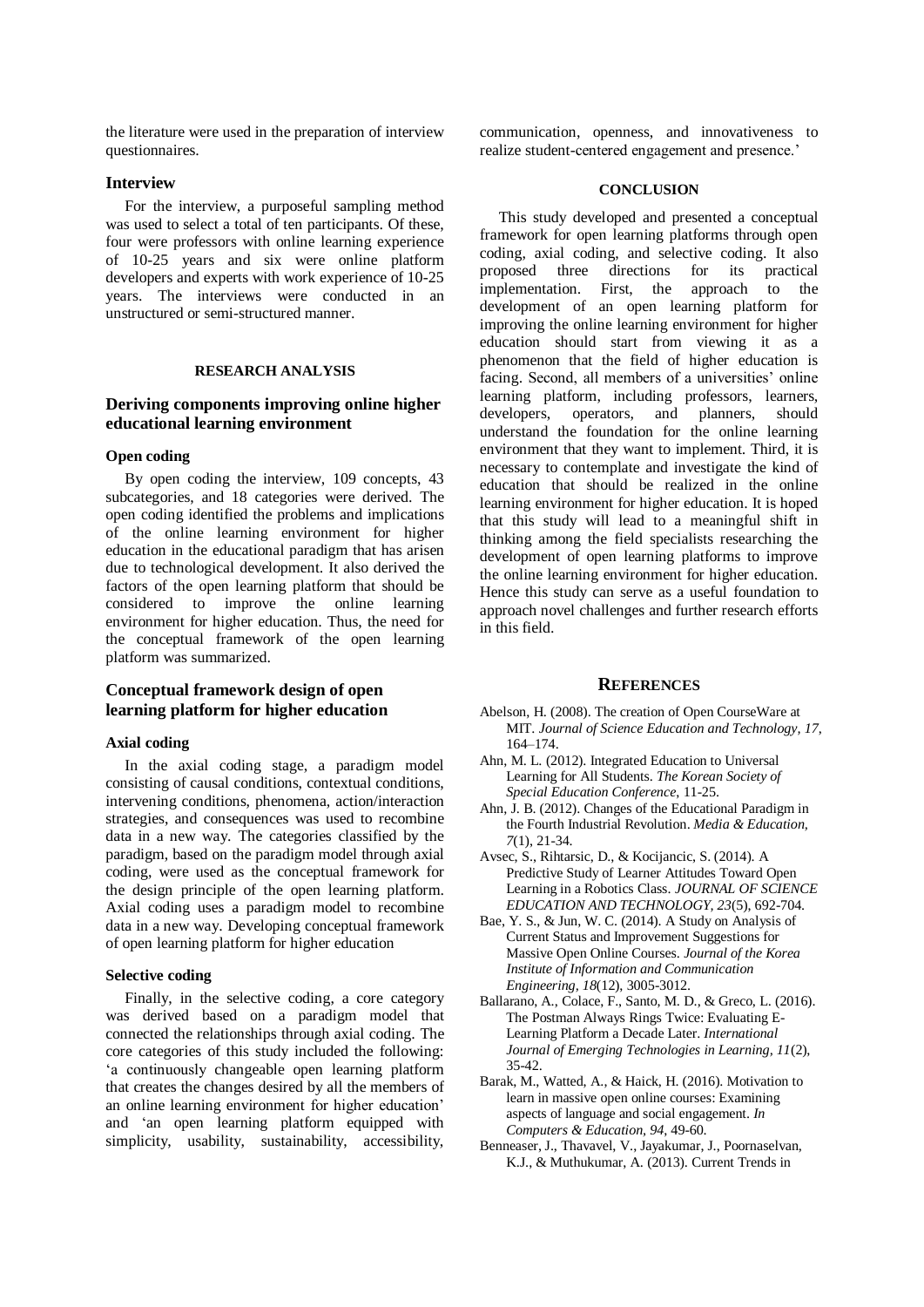Open Social Learning-Synergizing STEM. *3 rd IEEE Integrated STEM Education Conference*. 1-4.

- Blayone, T. J., vanOostveen, R., Barber, W., DiGiuseppe, M., & Childs, E. (2017). Democratizing digital learning: theorizing the fully online learning community model. *International Journal of Educational Technology in Higher Education, 14*(13), 1-16.
- Cho, Y. H. (2011). Platform War. Seoul: 21 Century Books
- Cho, Y. H., Huh, S. Y., Choi, H. S., Kim, J. Y., & Lee, H. K. (2015). Research Trend of Online Learning in Higher Education: *An Ecological Approach. Journal of Educational Technology, 31*(4), 725-755.
- Choi, B. S. (2012). Value creation framework, multidimensional revolution leads. *<DBR>, 103*, 68-75.

Choi, J. S. (2014). Digital Technology-Based Education Culture Innovation. *Academic association of global cultural contents*, 247-264.

Chung, C. (2016). Which will win: MOOC vs. Book? Retrieved from https://www.classcentral.com/report/mooc-vs-book/

Dennis, M. (2012). The impact of MOOCs on higher education. *College and university, 88*(2), 24.

Digolo, B. A., Andang'o, E. A., & Katuli, J. (2011). E-Learning as a strategy for enhancing access to music education. *International Journal of Business and Social Science, 2*(11), 135-139.

Farrow, R., De los Arcos, B., Pitt, R. & Weller, M. (2015). Who are the open learners? A Comparative study profiling nonformal users of open educational resources. *European Journal of Open, Distance and e-Learning, 18*(2), 49-73.

Fasihunddin, H., Skinner, G., & Athauda, R. (2014). Towards an Adaptive Model to Personalize Open Learning Environments using Learning Styles. *2014 International Conference on Information, Communication Technology and System (ICTS),* 183- 188.

Fischer, G. (2014). Beyond hype and underestimation: identifying research challenges for the future of MOOCs. *Distance education, 35*(2), 149-158.

Fischer, G. (2016). MOOCs as Components of Rich Landscapes of Learning. *From Books to MOOCs*, 43- 54.

Huang, W. D., & Wu, C. G. (2017) Understanding motivational system in open learning: Learners' engagement with a Traditional Chinese-based open educational resource system. *Educational Technology Research and Development, 65*(6), 1495-1521.

Huijser, H., Bedford, T., & Bull, D. (2008). OpenCourseWare, global access and the right to education, Real access or marketing ploy? International *Review of Research in Open and Distance Learning, 9*(1), 1–4.

Hyundai research institute (2014). Meaning and Implications of Open Online University. *VIP Report, 588*(0), 1-19.

- Im, C. R., Shin, W. S., Lee, S. W., & Kim, J. W. (2014). A Research of Design Principles to Reduce Cognitive Load in Online Learning Platform. *Proceedings of HCI KOREA*, 306-313.
- Jabareen, Y. (2009). Building a Conceptual Framework: Philosophy, Definitions, and Procedure. International *Journal of Qualitative Methods, 8*(4), 49-62.

Jang, S. H. (2016). A Comparative Study on the Development of K-MOOC Platform. *JOURNAL OF PLATFORM TECHNOLOGY, 4*(1), 33-38.

Jeon, M. H., Jang, J. A., & Choi, J. Y. (2015). Application of Online Based Education in Korea University. *The Korean Society of Mechanical Engineers*, 88-96.

Kang, M. S. (2015). Status and directions of application of MOOCs in view of education.

Kang, S. U., Lee, J. H., & Han, K. S. (2013). An Analysis of the Factors Affecting the Learners' Learning intention in E-learning 2.0 environment. *Journal of Digital Copyright, 4*(1), 1-37.

Kang, S. Y., Kim, J. S., & Kim, S. K. (2016). Comparative Analysis of Utilization of K-MOOC and KOCW Online Lecture in Higher Education. *The Korean Association of General Education*, 283-293.

Korea Education & Research Information Service (2011). Implementation Strategy of Smart Educational Platform. *KEIRS Issue Report RM 36*, 1-277.

Kim, D. H. (2014). Professional Development of Geography Teachers through Participation in Teacher Learning Community: Grounded Theoretical Approach. Graduate School of Korea National University of Education.

Kim, J. I. (2016). The Finding Core Functions for Standardization of Korea MOOCs Platform. *The Journal of Korean Institute of Information Technology, 14*(3), 137-145.

Kim, K. C., Song, C. S., & Im, I. (2015). See the World through the Eyes of the Platform. Seoul: SeounAnDang.

Kim, S. H., & Lee, I. S. (2014). The Effects of Academic Emotions on Motivation in e-Learning. *Journal of Educational Technology, 30*(4), 749-775.

Kwon, J. S. (2014). The directing points of media education in knowledge information society. *Journal of Multimedia Services Convergent with Art, Humanities, and Sociology, 4*(2), 213-222.

Lee, B. H. (2017). The analysis of current MOOC trends in the USA major MOOC platforms: the role of MOOCs and implications for K-MOOC operation. *The Journal of Educational Information and Media, 23*(2), 227-251.

Lee, S. J., Jeon, H. J., & Nah, J. H. (2013). The effect of contents presentation types, levels and metacognition on concept map in online learning. *The Journal of Korean association of computer education, 16*(6), 71- 81.

Lee, S. S. (2012). New Directions in Educational Innovation as a Response to the Networked Society. *Teacher Education Research, 51*(2), 282-296.

Mazoue, J. G. (2014). The MOOC model: Challenging traditional education. Retrieved from http://er.dut.ac.za/handle/123456789/71

Middlehurst, R. (2015). Looking to the edges: future perspectives. From Books to MOOCs, 93-102.

Miles, M. B., & Huberman, A. M. (1994). Qualitative data analysis: An expanded source book (2nd ed.). Newbury Park, CA: Sage.

Milligan, C., & Littlejohn, A. (2014). Supporting Professional Learning in a Massive Open Online Course. *International Review of Research in Open and Distance Learning, 15*(5), 197-213.

- Noh, G. S. (2014). What is the platform. Seoul: Communication Books.
- Oh, J. H., & Chun, Y. S. (2016). Massive Open Online Courses (MOOC), An alternative to lifelong learning? *Issue & Analysis*, (234), 1-26.